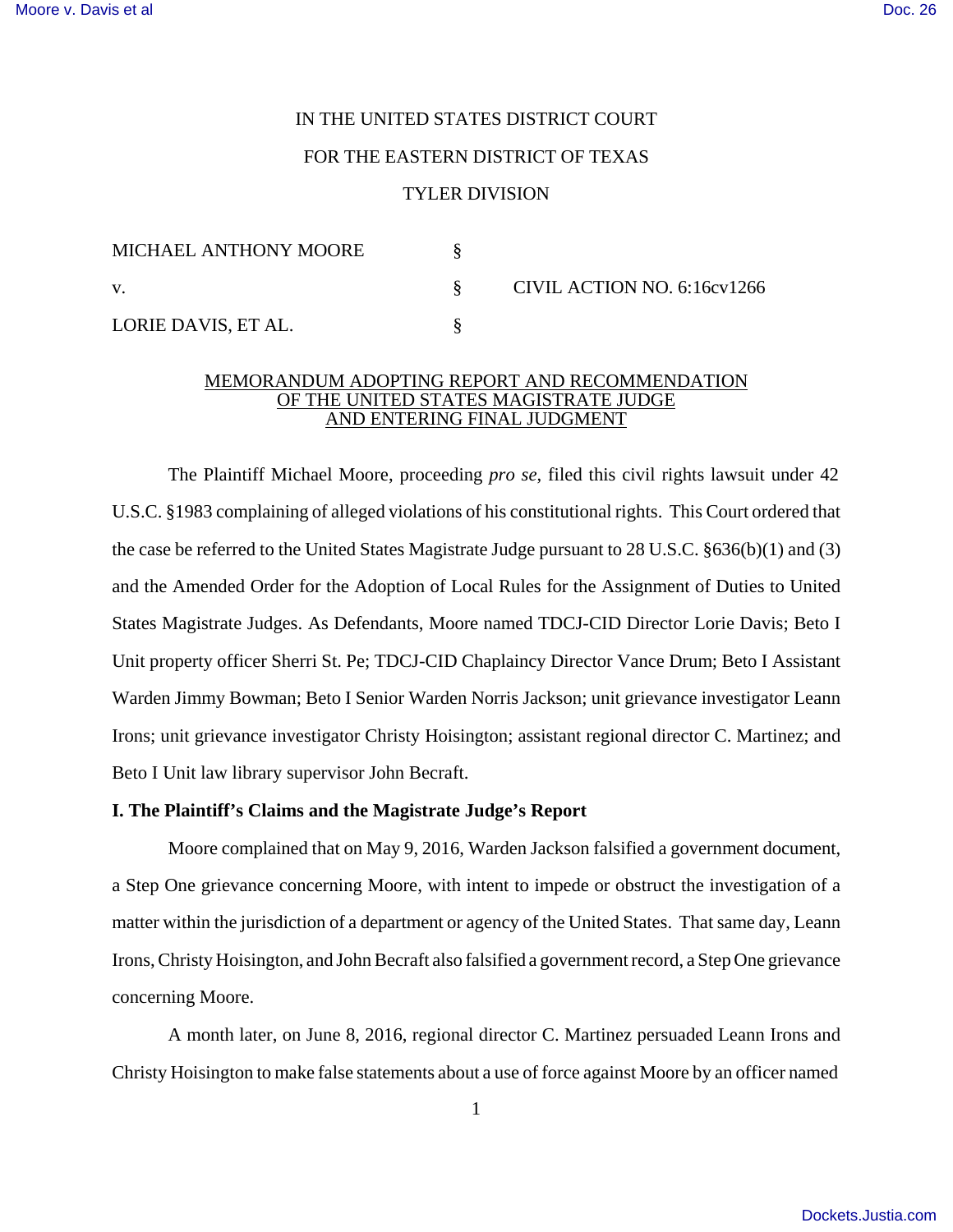Jones, with intent to impede the investigation and hinder, delay or prevent communication to a law enforcement officer or judge of the United States concerning the commission or possible commission of a federal offense. This alleged use of force had occurred almost a year earlier, on June 27, 2015. On June 30, 2016, Irons, Hoisington, and Becraft again falsified records denying a grievance. This action resulted in a lawsuit by Moore being dismissed for failure to exhaust administrative remedies.

On August 10, 2016, Moore contended that he went to the property room to get approved religious items, but property officer St. Pe would not give him a package he received from Dar-es-Salaam Publications. Moore argued this was retaliation by St. Pe, Warden Bowman, Vance Drum, and Lorie Davis for a lawsuit which Moore had been part of almost 30 years earlier, relating to the provision of religious services for Muslims. Moore maintained that the Defendants acted in bad faith, which he claimed is a state law cause of action brought under the pendent jurisdiction of the Court and which defeats qualified immunity. He sought declaratory and injunctive relief as well as compensatory and punitive damages.

#### **II. The Report of the Magistrate Judge**

After review of the pleadings, the Magistrate Judge issued a Report recommending that Moore's lawsuit be dismissed. The Magistrate Judge observed that Moore has previously filed at least three lawsuits or appeals which were dismissed as frivolous or for failure to state a claim upon which relief may be granted, giving him three strikes within the meaning of 28 U.S.C. §1915(g). *See Moore v. Cockrell*, et al., 273 F.3d 1103, 2001 U.S. App. LEXIS 30716, 2001 WL 1075975 (5th Cir., August 23, 2001) (stating that Moore has three strikes). As a result, Moore is barred from proceeding under the *in forma pauperis* statute unless he shows that he was in imminent danger of serious physical injury as of the date of the filing of the lawsuit. *Baños v. O'Guin*, 144 F.3d 883, 885 (5th Cir. 1998).

The Magistrate Judge stated that in this regard, allegations of past harms do not suffice, but the harm must be imminent or occurring at the time the complaint or notice of appeal is filed. The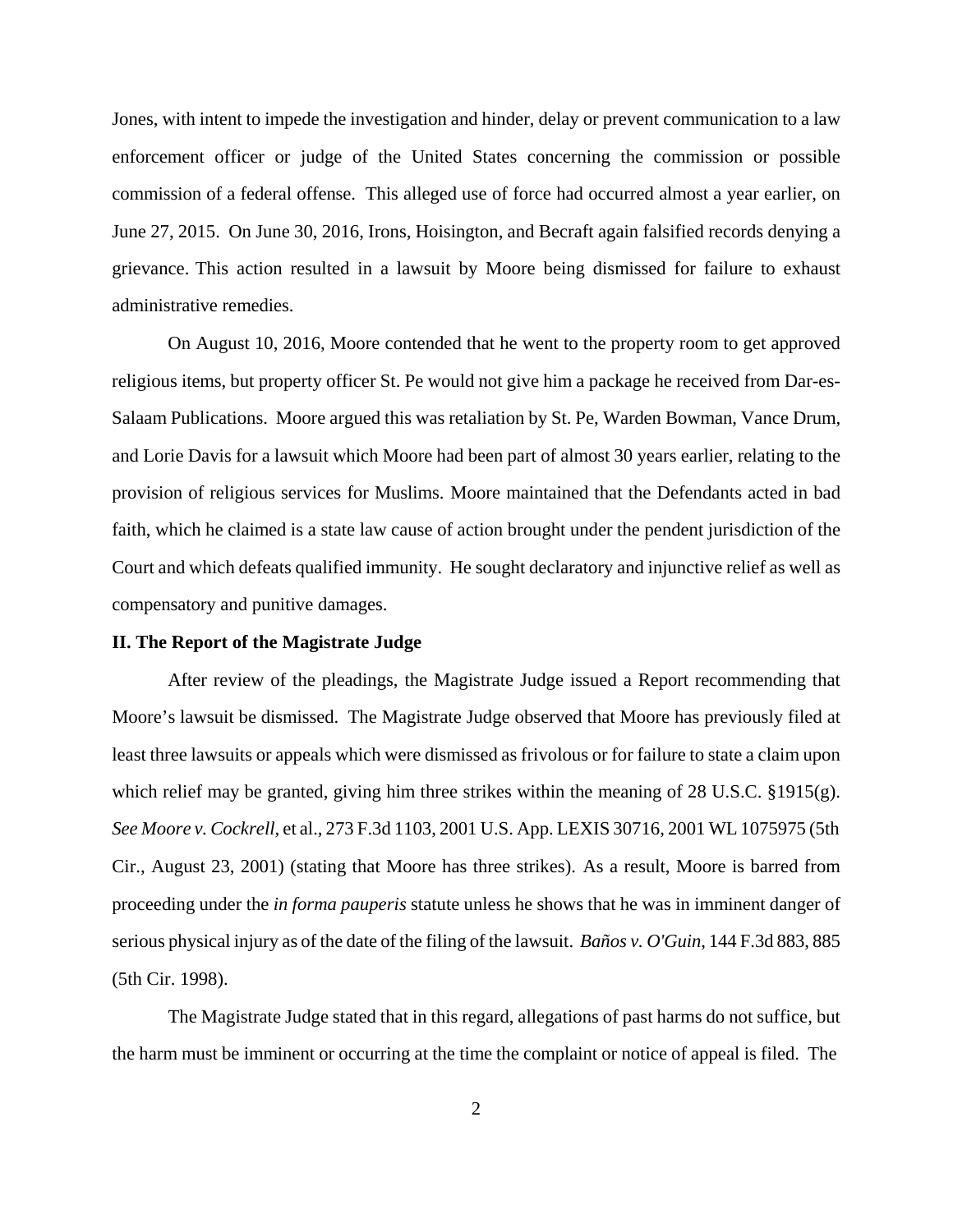exception refers to a genuine emergency where time is pressing. Because Moore did not show that he was in imminent danger of serious physical injury as of the date of the filing of the lawsuit, the Magistrate Judge recommended that Moore's application for leave to proceed *in forma pauperis* be denied and that Moore's lawsuit be dismissed.

## **III. Moore's Objections and Later Pleadings**

# A.Moore's First Set of Objections

In his first set of objections, Moore complains first that he did not consent to having the Magistrate Judge hear his case. The case was referred to the Magistrate Judge for pre-trial matters and no consent is required for such a referral. *Newsome v. EEOC*, 301 F.3d 227, 230 (5th Cir. 2002). This objection is without merit.

Next, Moore asserts that he filed his lawsuit under the imminent danger exception, stating that he was granted leave to proceed *in forma pauperis* in a lawsuit which he previously filed, styled *Moore v. Director, TDCJ-CID, et al.*, cause no. 6:15cv656 (E.D. Tex.). That case concerned the alleged use of force by Officer Jones as well as officers named Fuge, Moore, and Lucas, none of whom are named as defendants in the present lawsuit.

Furthermore, the original complaint in cause no. 6:15cv656 was postmarked on June 29, 2015, and the cover letter attached to the original complaint in the present case is dated November 1, 2016. Whether or not Moore was in imminent danger of serious physical injury in June of 2015 has no bearing on whether or not he was in imminent danger of serious physical injury in November of 2016, a year and a half later. This objection is without merit.

Moore characterizes the Magistrate Judge's Report as "thin to the point of pretext," speculating the Report is "acting as a cover, allowing the State to close its eyes to facts in an effort to evade or avoid an obvious truth." He states that "plaintiff Moore with no help of any kind for checking the authority of government overseersis not just embedded with value, but it is exemplary responding to the highest calling of the legal profession, which is to give meaning to the term equal justice under law carved in stone on under every courthouse." The Fifth Circuit has held that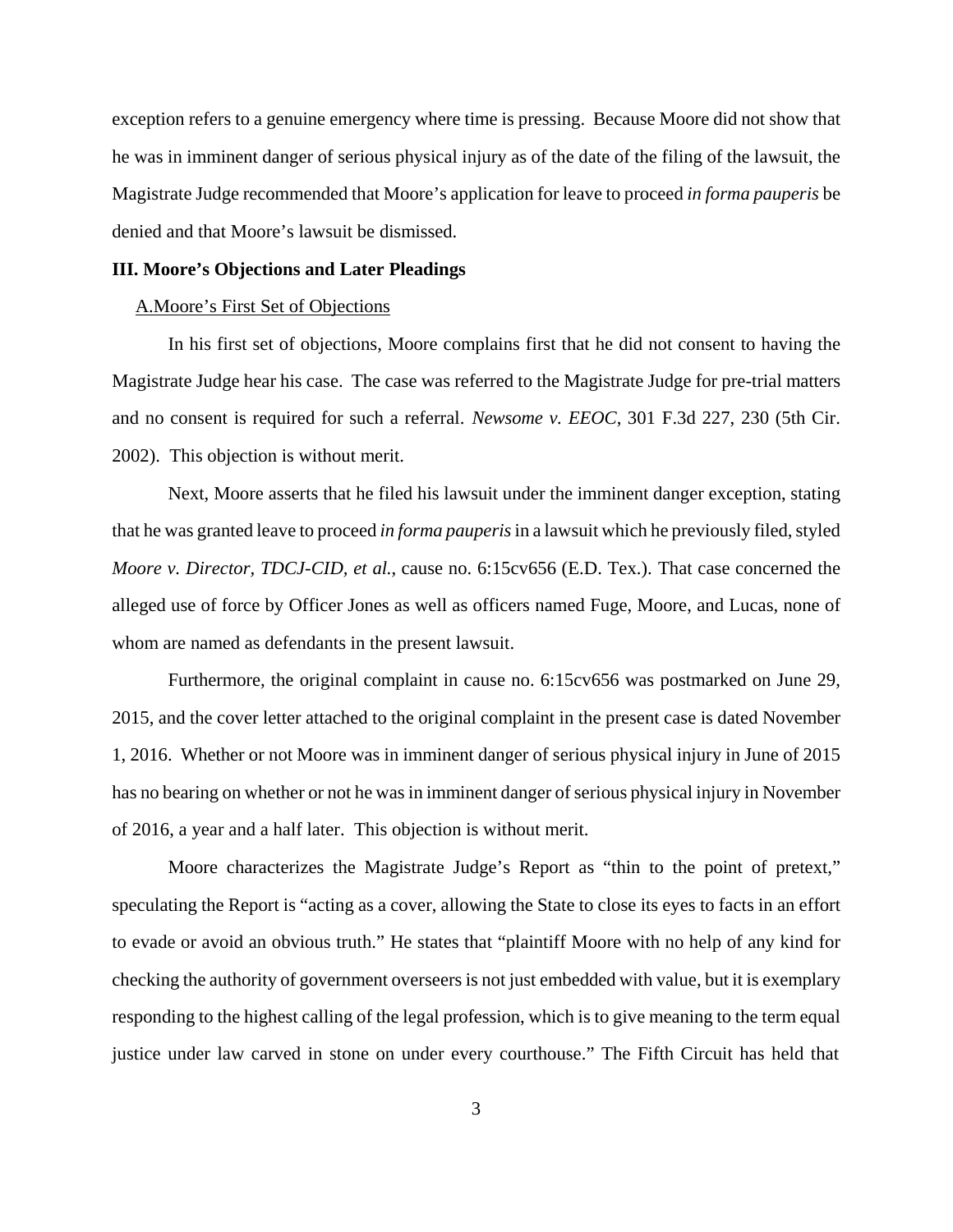§1915(g) does not violate a prisoner's right of accessto court or deprive litigants of equal protection. *Carson v. Johnson*, 112 F.3d 818, 821-22 (5th Cir. 1997). Moore offers nothing to substantiate his claim that the Report is "acting as a cover." This objection is without merit.

After noting that *pro se* litigants should have their pleadings read with liberality, Moore argues that his pleading shows imminent danger. He states that he "constantly lives in fear of being assaulted by the Defendants," even though he does not allege that any of the Defendants named in this lawsuit ever assaulted him and he indicates that the alleged assault by Jones and the other officers took place well over a year prior to the filing of the current lawsuit. Prisoners cannot exempt themselves from the operation of §1915(g) by claiming they are in "imminent danger" at all times and under all circumstances. *Murphy v. Massenburge*, civil action no. 6:16cv1006, 2017 U.S. Dist. LEXIS 3091, 2017 WL 82550 (E.D.Tex., January 9, 2017); *Calton v. Wright*, civil action no. 6:12cv344, 2012 U.S. Dist. LEXIS 107329, 2012 WL 3135682 (E.D. Tex., June 29, 2012), *Report adopted at* 2012 U.S. Dist. LEXIS 107324, 2012 WL 3135675 (E.D.Tex., August 1, 2012, appeal dismissed), *citing Abdul-Akbar v. McKelvie*, 239 F.3d 307, 315 (3rd Cir. 2001). This objection is without merit.

Next, Moore asserts that prisoners do not incur a strike under §1915(g) unless the entire lawsuit is dismissed as frivolous, malicious, or for failure to state a claim, according to the Seventh Circuit in *Turley v. Goetz*, 625 F.3d 1005 (7th Cir. 2010). Regardless of the Seventh Circuit's definitions of strikes, the Fifth Circuit has specifically held that Moore has three strikes and is therefore covered by  $\S 1915(g)$ . This objection is without merit.

## B.Moore's Second Set of Objections

In hissecond set of objections, Moore contends that he has set out allegations of past attacks by an unnamed officer, allegations of threats made by other officers, and a claim for damages for the physical harm posed to Moore by other officers. He states that his complaint provided allegations of imminent danger experienced at the time the original incident took place on June 27, 2015, when officers Fuge, Moore, Jones, and Lucas assaulted him without provocation.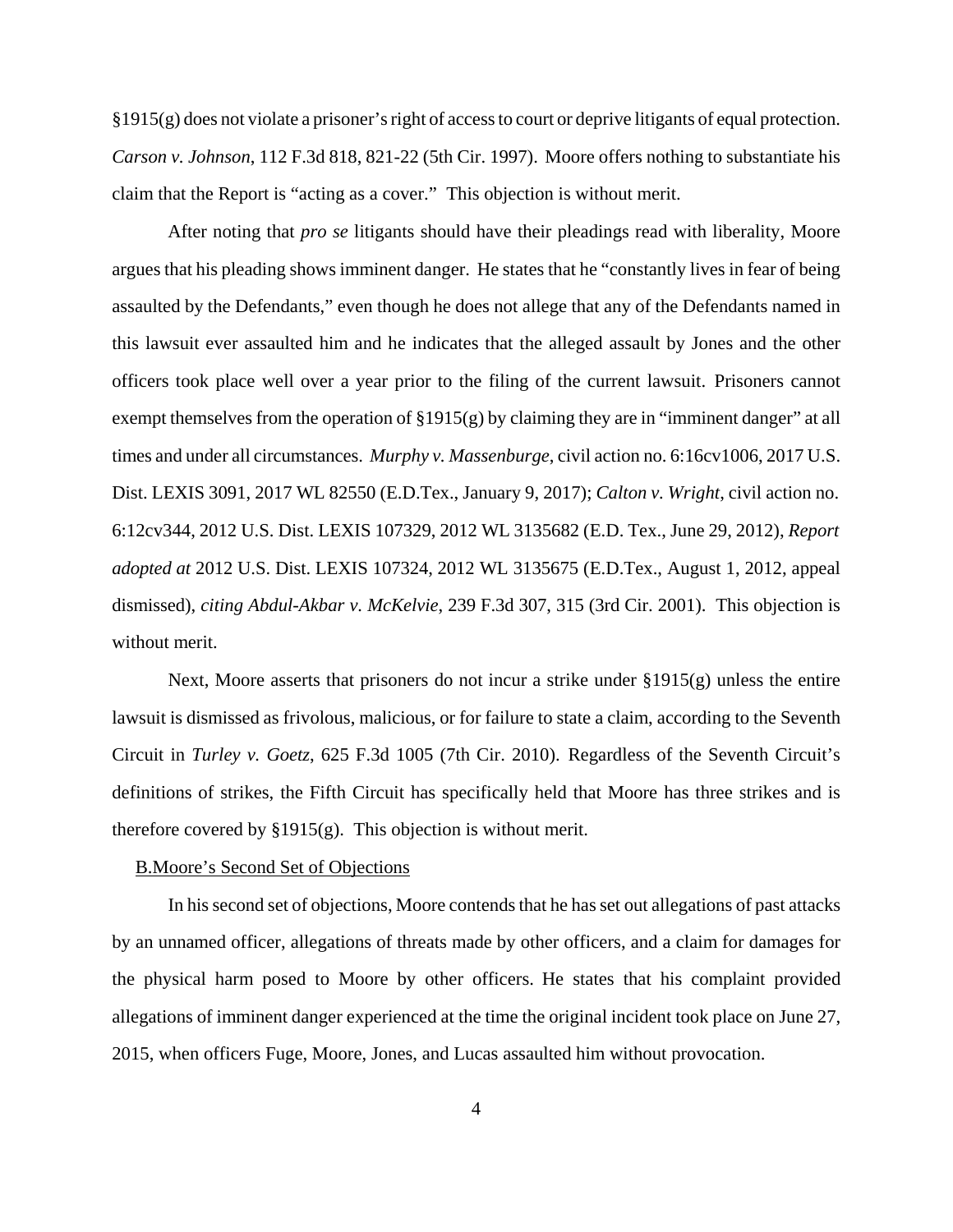The Fifth Circuit has expressly rejected the theory that the "imminent danger" is determined at the time of the alleged incident rather than the time of the filing of the complaint or appeal. *Baños*, 144 F.3d at 885; *see also King v. Livingston*, 212 F.App'x 260, 262, 2006 U.S. App. LEXIS 30383, 2006 WL 3627075 (5th Cir., December 11, 2006) (allegations of past attacks by inmates and prison officials allegedly occurring six weeks before the complaint was filed were insufficient to establish imminent danger). In *Abdul-Akbar*, the Third Circuit held that allegations of having been sprayed with pepper spray, combined with a claim that prison officials engaged in "continuing harassment, plots to hurt or kill him, and other forms of retaliation," failed to sufficiently allege imminent danger.

Moore cannot plausibly allege that an alleged use of force incident in June of 2015 placed him in imminent danger as of the time he filed thislawsuit in November of 2016, particularly in light of the fact that he did not sue any of the individuals he claims were involved in this incident. The Fifth Circuit has held that the allegation of imminent danger must relate to the claims forming the basis of the complaint. *Judd v. Federal Election Commission*, 311 F.App'x 730, 2009 U.S. App. LEXIS 3464, 2009 WL 423966 (5th Cir., February 20, 2009). This objection is without merit.

#### C.Moore's Motion for Leave to Amend

Moore filed a motion for leave to amend his complaint on April 24, 2017. The proposed amended complaint repeats his claims against the named Defendants in the present lawsuit and adds his claims against Fuge, Moore, Jones, and Lucas for the alleged assault on June 27, 2015. None of the allegations in the proposed amended complaint are sufficient to show that Moore was in imminent danger of serious physical injury as of the filing of his original complaint or the filing of the proposed amended complaint. *See Fuller v. Wilcox*, 288 F.App'x 509, 2008 U.S. App. LEXIS 16581, 2008 WL 2961388 (10th Cir., August 4, 2008), *citing Martin v. Shelton*, 319 F.3d 1048, 1050 (8th Cir. 2003); *Hyder v. Obama*, civil action no. 5:11cv26, 2011 U.S. Dist. LEXIS 31288, 2011 WL 1113496 (E.D.Tex., March 24, 2011). Because Moore has failed to make such a showing, his lawsuit may be dismissed without an evidentiary hearing or appointment of counsel. *See, e.g.,*